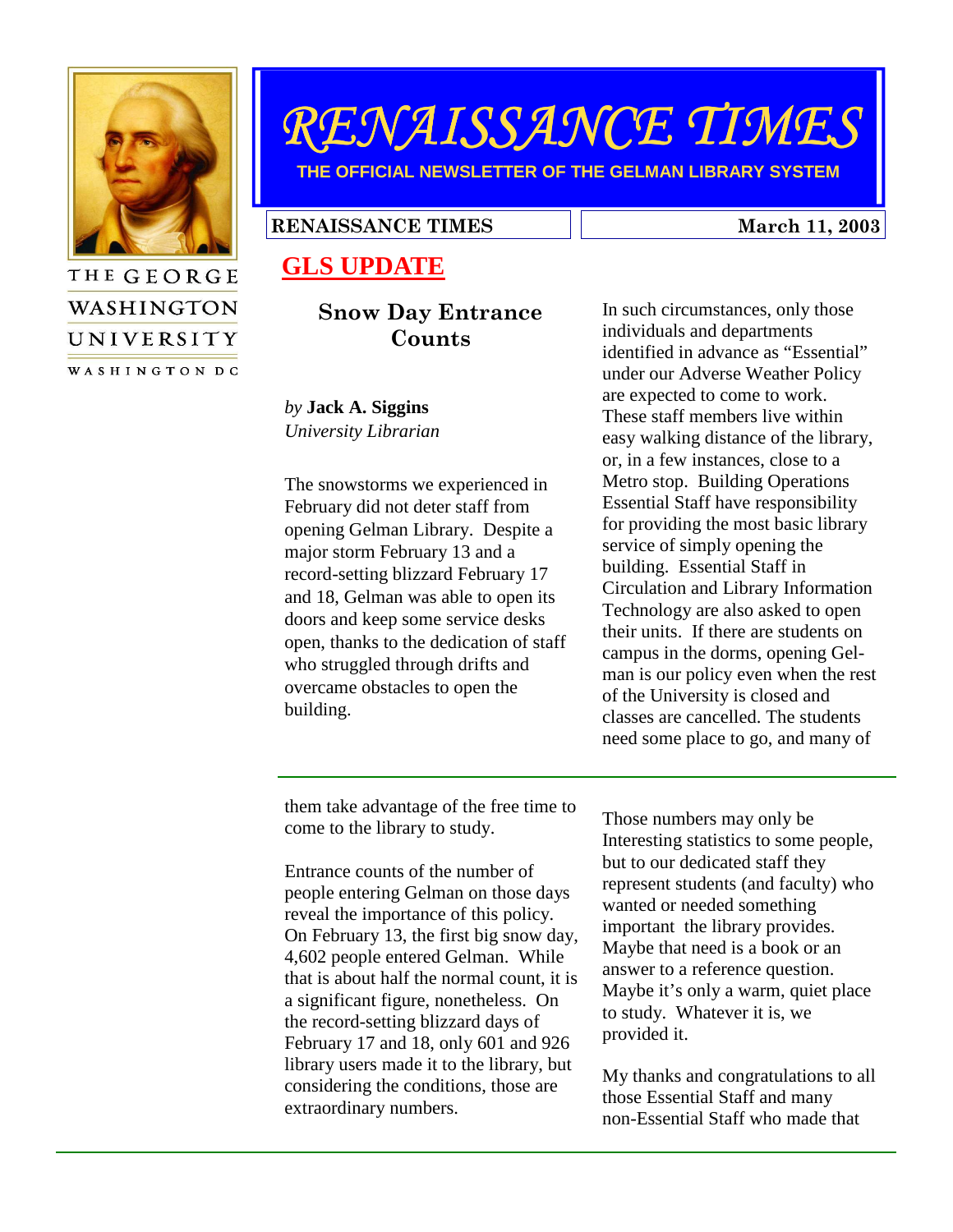extra effort to come to work during those difficult times. You should be proud of what you accomplished. It warms the cockles of my heart!

# **GELMAN HUMAN RESOURCES NEWS**

### **Vacancy Listing**

Please see **Attachment A** for the Gelman Library System's Vacancy Listing.

*"I Have Always Imagined that Paradise will be a Kind of Library."* 

*~* **Jorge Luis Borges** *~* 



#### **RENAISSANCE TIMES**

*Renaissance Times (RT)* is the official bi-weekly newsletter of The Melvin Gelman Library at The George Washington University. *R.T.* is proofread by **Valerie Emerson**. *R.T.* is published every other week by **Teena Bedola**. Comments and questions should be directed to:

**Isabella Montgomery***, Editor*

The Melvin Gelman Library, 2130 H Street, NW - Room 201,Washington, DC 20052 Voice (202) 994-6455, Fax (202) 463-6205